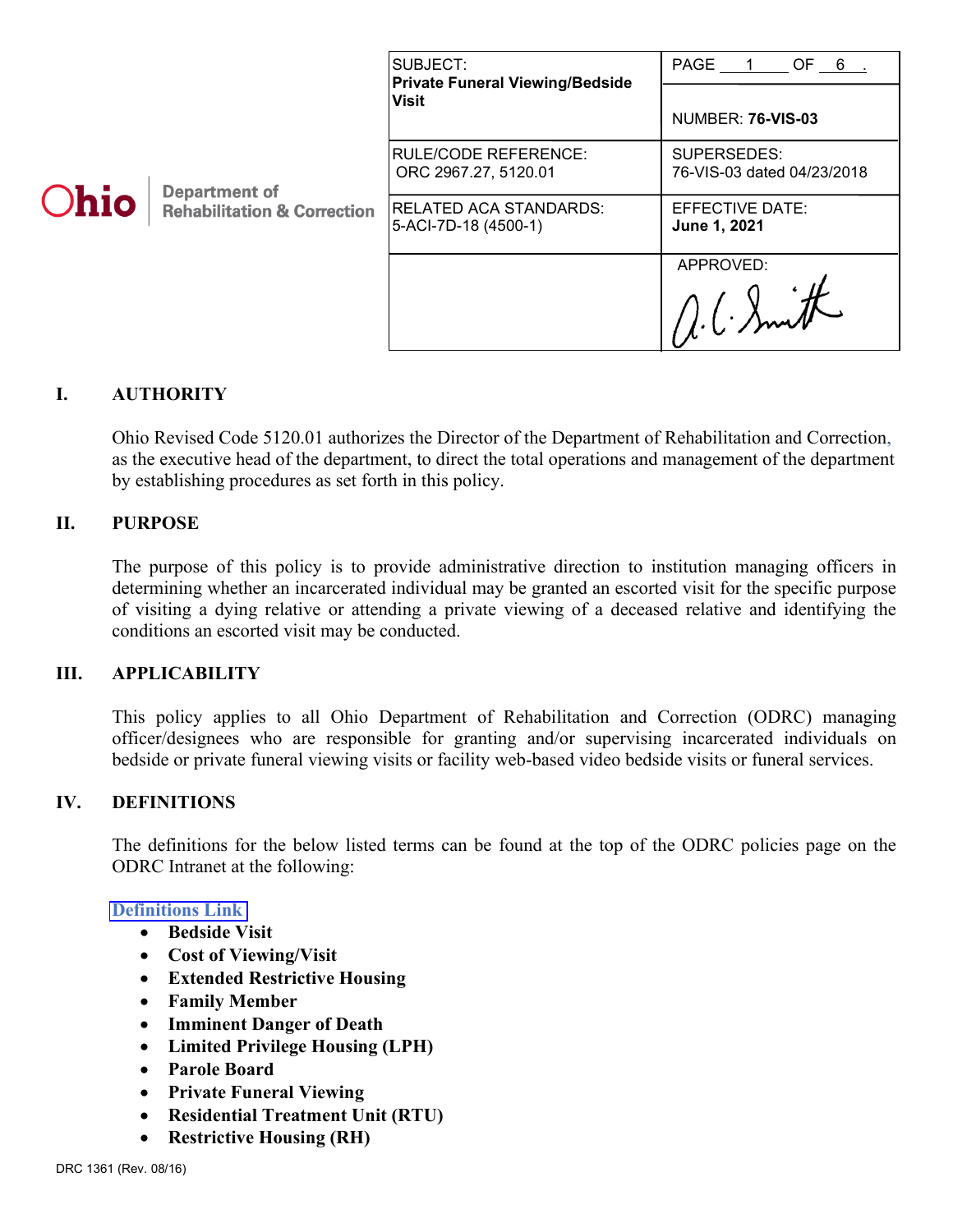- **Serious Misconduct Panel**
- **Transitional Program Unit**
- **Web-Based Bedside Visit/Funeral Services**

# **V. POLICY**

It is the policy of the ODRC to permit eligible incarcerated individuals, who do not pose a threat to the public safety, to attend under supervision a bedside visit or private funeral viewing of a member of their family. Alternatively, the facility may use a web-based approach to manage the bedside or private funeral viewing.

## **VI. PROCEDURES**

Notification concerning a death or impending death of a relative shall be received at the institution and documented on the Family Serious Illness Death Notice (DRC2291). The managing officer/designee shall develop and implement a notification process that shall ensure timely notification to the incarcerated individual and verification of the required information. Once a notification concerning a death or impending death of a relative is received at the institution and documented on the Family Serious Illness Death Notice (DRC2291), the managing officer's designee shall verify the death or hospitalization and notify the incarcerated individual of the information. Every attempt shall be made to timely notify the incarcerated individual so that the death bed/funeral visit can be accomplished; however, when late notification is received by the institution, the managing officer may determine that verification cannot be accomplished to accommodate the visit process.

- A. The managing officer/designee shall:
	- 1. Verify all relevant information on the Family Serious Illness Death Notice (DRC2291) through contact with the funeral home, hospital, hospice unit, or nursing home.
	- 2. Verify the relationship of the deceased to the incarcerated individual. If the deceased relative is not listed on the incarcerated individual's visiting list, the family must provide proof of relationship. This information shall be documented by updating screens in DOTS Portal (i.e., VSL, VISTI and VSNOT).
	- 3. Determine if a web-based bedside or funeral visit is possible prior to approving an actual escorted visit. Every opportunity shall be taken to provide web-based funeral/bedside visits prior to approving an actual escorted funeral/bedside visit. All incarcerated individuals, regardless of their security level, can receive a web-based viewing at the discretion of the managing officer. Additionally, the managing officer may approve a bedside or funeral visit for the immediate family member of the incarcerated person when the web-based option is is not available.
	- 4. Determine if the incarcerated individual is statutorily eligible and meets the general criteria for an escorted visit:
		- a. An incarcerated individual is not eligible for an escorted bedside or private funeral viewing visit, pursuant to Ohio Revised Code 2967.27 if either: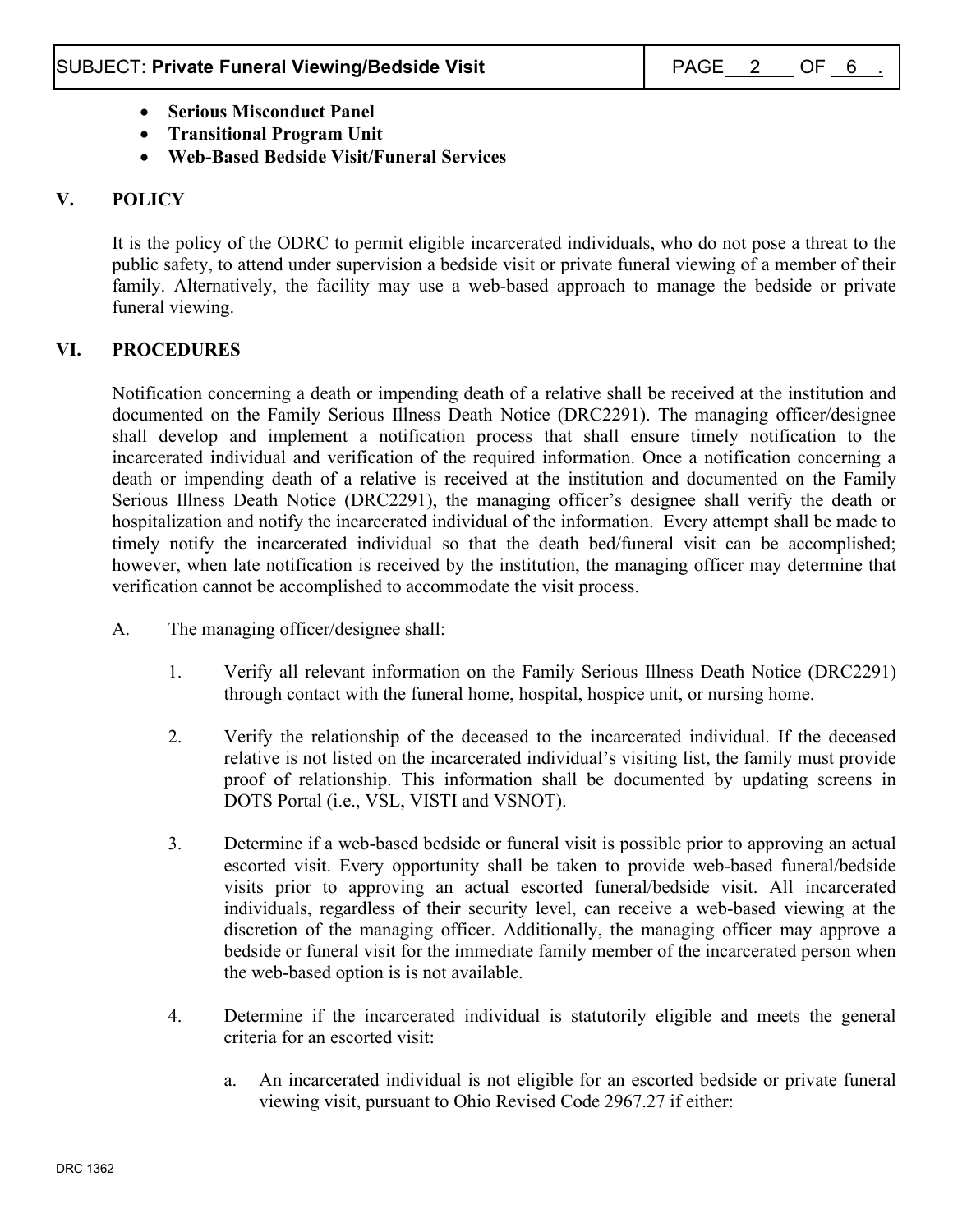- i. The incarcerated individual has a record of three (3) or more felony commitments (including the current commitment); or
- ii. The incarcerated individual has two (2) or more felony commitments for a crime of an assaultive nature (including the current commitment).
- b. The following shall be minimum qualifications for an escorted visit to either a bedside/ private viewing:
	- i. No history of an escape within the last ten (10) years.
	- ii. A security classification of Level 1, 2, or 3 and not currently in Limited Privilege Housing (LPH) or Restrictive Housing (RH) as the result of a finding of guilt by the Rules Infraction Board (RIB) or Serious Misconduct Panel (SMP).
	- iii. No escorted visit shall be permitted outside of the state of Ohio.
- c. Other considerations of the managing officer/designee shall include, but are not limited to, factors such as the incarcerated individual currently is in a Transitional Program Unit (TPU) under LPH, RH or ERH status, death row, detainers, time remaining on the sentence, or until the individual goes to the Parole Board, STG affiliation, notoriety of the case, cause of death of the deceased, and emotional stability and institutional adjustment of the incarcerated individual, including any attempted escapes and/or absconding from probation or parole supervision. Appropriate mental health staff shall be consulted prior to approving a visit for an individual housed in a Residential Treatment Unit (RTU).
- d. Aside from the criteria set forth in ORC 2967.27, the decision to permit an incarcerated individual an escorted deathbed visit, or funeral viewing is solely within the discretion and professional judgment of the managing officer. No incarcerated individual is entitled to or otherwise has a right to such a visit. Public safety shall be the overriding concern in all cases. The Funeral Viewing/Death Bed Visit Screening Criteria (DRC2612) shall be used to assist the managing officer in his/her decisionmaking process.
- e. The managing officer may request a recommendation from the unit management team regarding whether the incarcerated individual, based upon behavior and stability, is an appropriate candidate for the trip or utilization of the web-based process.
- 5. Prior to approving an escorted bedside visit or private viewing, notification shall be made to the Office of Victim Services (OVS). OVS will inform the institution if there are any victim related issues. For security reasons, notification to the victim (s) shall be limited to the incarcerated individual's name, number, and type of visit (i.e., bedside or private viewing). OVS shall receive this notification twenty-four (24) hours a day via phone or email contact (drc.victim.services@odrc.state.oh.us) during normal business hours and through the OVS after-hours contact information. This information shall be documented on the Family Serious Illness or Death Notice (DRC2291).
- 6. The managing officer shall approve or deny the private viewing, bedside visit, or webbased viewing. The managing officer's designee shall notify the incarcerated person of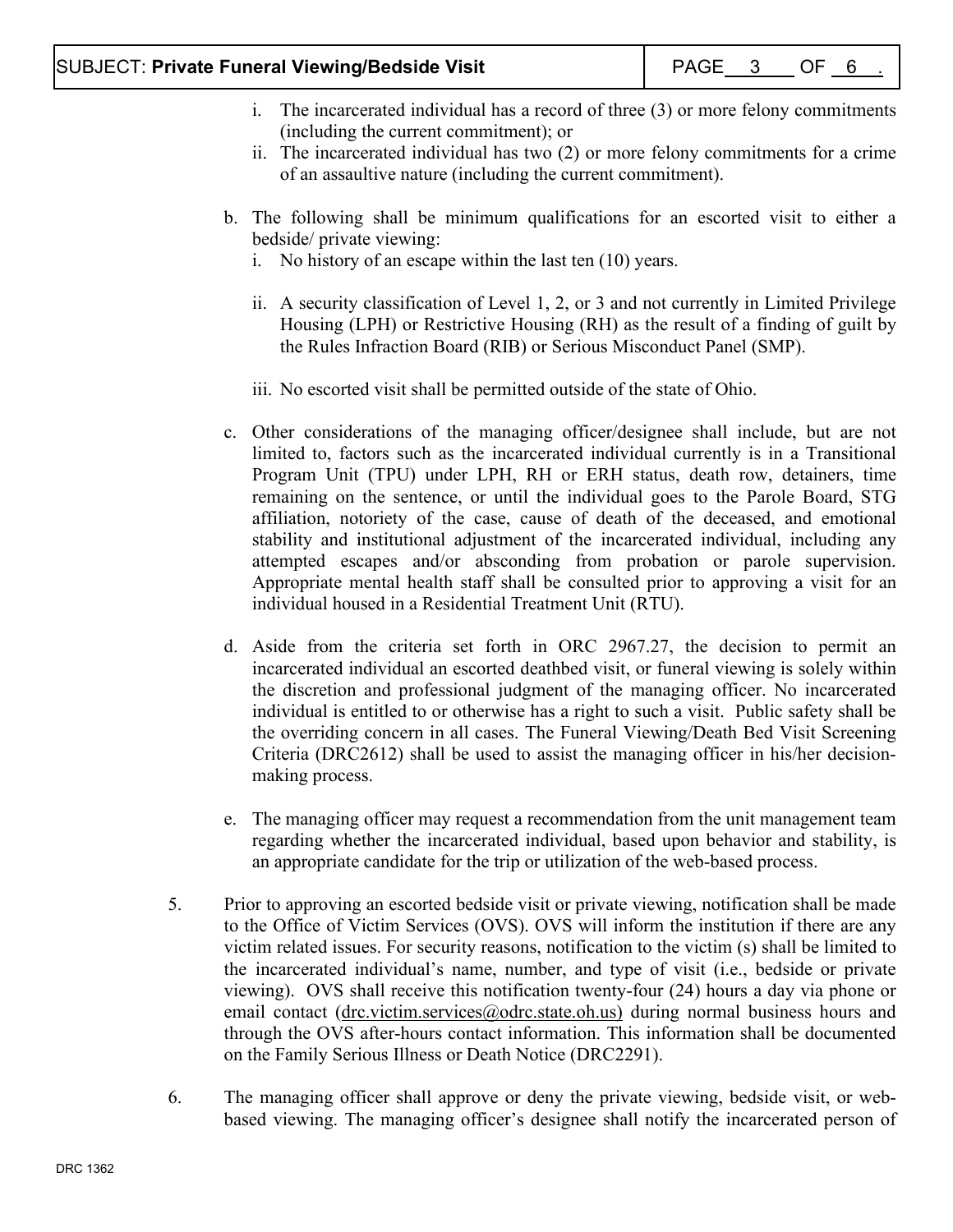approval or denial of the trip and advise that they must decide between a bedside visit and funeral viewing, if applicable.

- 7. Make security and other arrangements with the funeral home, hospice unit, hospital, or nursing home for the viewing or visit.
- 8. Notify the family of the decision and, if approved, make arrangements for attendance of appropriate family members. Only incarcerated individuals classified as Level 1 security shall be eligible to have family members at the private funeral viewing. No more than three (3) pre-approved family members shall be present during the escorted visit.
- 9. Family members shall not be present during a bedside visit.
- 10. Inform the family of the cost of the viewing/visit and method of payment and make appropriate arrangements for receipt of funds. The incarcerated individual may sign a cash slip for the expense of the trip if he/she has the funds currently available in their account.
- 11. If approved, authorize appropriate transportation. All trips require two (2) staff, one of which shall be of the same gender as the incarcerated individual. Once the trip/visit has begun, the incarcerated individual shall remain under the constant supervision of an employee of the ODRC.
- 12. Make notifications as appropriate to law enforcement agencies in the jurisdiction of the funeral home, hospital, nursing home, or hospice unit.
- B. Restraints, transportation, and dress of the incarcerated individual shall be in accordance with ODRC Policy 310-SEC-03, Inmate Transportation, and shall be provided in a state screened vehicle. Cell phones, if available, shall be assigned to the transport staff.
- C. The transporting officers(s) are authorized to terminate the trip at any time if they determine that the security or safety of themselves, the public, or the incarcerated individual cannot be maintained. In such cases, an Incident Report (DRC1000) shall be filed upon return to the institution.
- D. The transporting officer shall complete an Incident Report (DRC1000) at the conclusion of the bedside visit or private viewing trip if the incarcerated individual exhibits unusual behavior or makes inappropriate comments during the trip. A copy of the Incident Report (DRC1000) shall be maintained in the electronic record office file and copies shall be provided to the shift supervisor and to mental health. Each institution shall establish procedures for scanning and forwarding of all documentation to the appropriate offices.
- E. Web-Based Video Bedside Visits and Funeral Services
	- 1. Every opportunity shall be taken to utilize web-based funeral/bedside visits prior to approving an actual escorted funeral /bedside visit. Additionally, the managing officer shall have discretionary authority in granting a web-based viewing to an incarcerated individual that does not meet the eligibility for an escorted deathbed or private funeral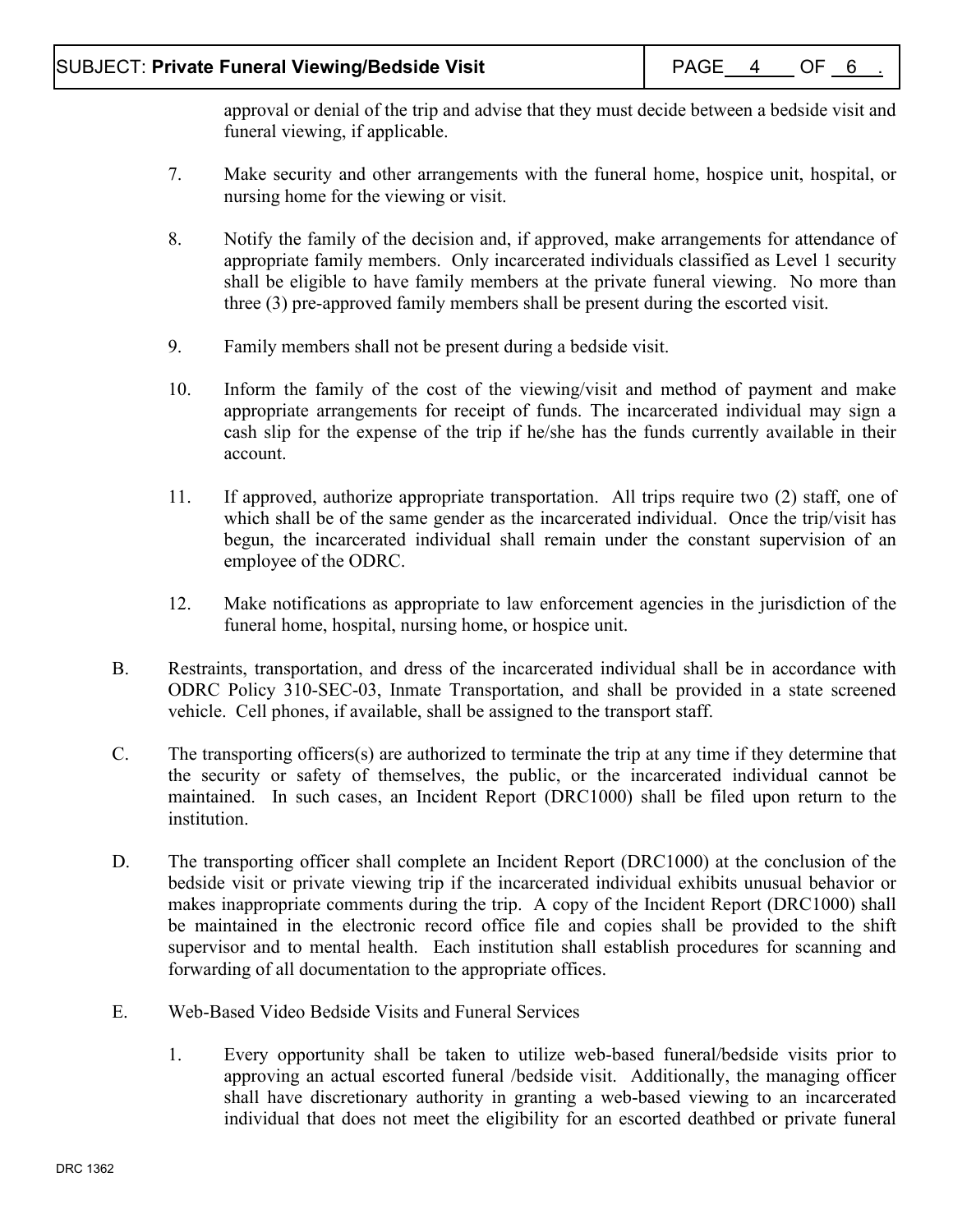viewing. Families should be cautioned that video visitation is not guaranteed as it is subject to technical limitations and may not be available at all locations.

- 2. Other considerations of the managing officer may include, but are not limited to, factors such as the inmate is currently in a TPU under RH or LPH conditions, STG activity/level, notoriety of the case, cause of death of the deceased, emotional stability, and institutional adjustment of the incarcerated individual. Appropriate mental health staff shall be consulted prior to approving a web-based funeral viewing for an incarcerated individual housed in an RTU.
- 3. Notify the Office of Victim Services prior to web-based participation for a bedside visit or funeral. The OVS shall conduct a screening for victim related concerns. Any potential concerns noted by the OVS screening shall be shared with the managing officer. OVS email address: [drc.victim.services@odrc.state.oh.us](mailto:drc.victim.services@odrc.state.oh.us)
- 4. Web-based visits shall be arranged for a reasonable period of time but shall not exceed sixty (60) minutes in length unless otherwise approved by the managing officer. The Office of Victim Services (OVS) should be notified by email to: [drc.victim.services@odrc.state.oh.us](mailto:drc.victim.services@odrc.state.oh.us) of web-based participation for a bedside visit or funeral to allow a screening conducted for victim related concerns.
- 5. Upon notification of the death, or impending death, a family member of the incarcerated individual may be contacted to determine their interest in arranging a web-based connection for the services or visit. The exact IP address will be obtained by the institution representative for the purpose of streaming the web-based visit. Some benefits of web-based visits/viewings include:
	- a. No expense to family members.
	- b. Incarcerated individuals that do not meet the eligibility criteria to be escorted outside of the institution may be considered for this method of visit/viewing.
	- c. Family members may be available and viewed during the visit/viewing.
	- d. The incarcerated person may view the actual funeral service if approved by the managing officer.
- 6. Once it has been determined that a web-based visit/viewing will take place, the institution representative shall email [DRC.Videoconference@odrc.state.oh.us.](mailto:DRC.Videoconference@odrc.state.oh.us) and provide the following information: the approval status of the visit, type of viewing (bedside or funeral), date and start time approved by the institution; inmate name and number, institution and video room preferred, relationship of deceased, name and phone number of family member providing the smart phone, name and contact information of the staff that will be with the incarcerated individual at the time of the funeral.
- 7. The family member making arrangements shall be informed to contact the Video Support Center at 740-845-3100 to obtain conferencing information and to arrange a date and time for the visit/viewing.